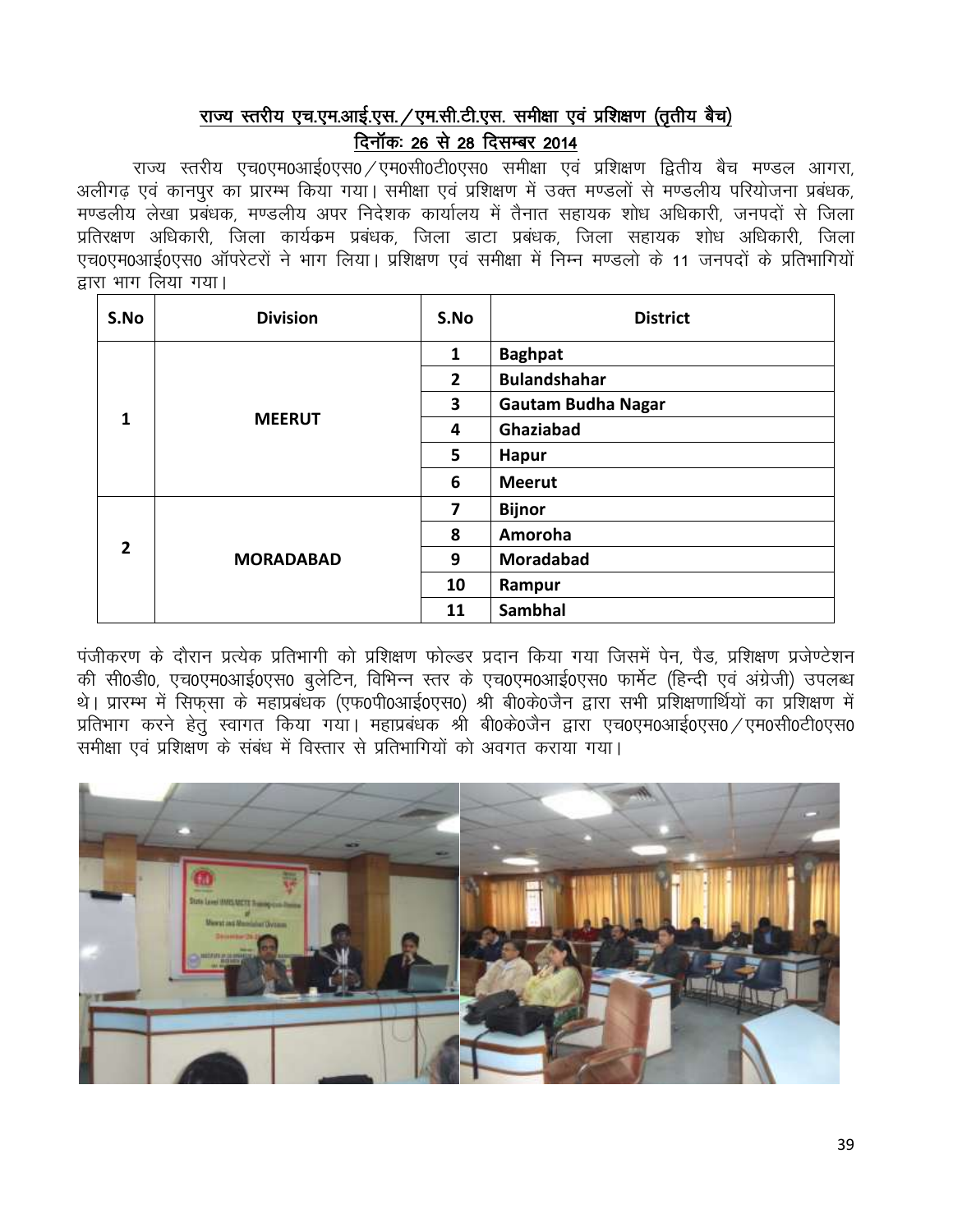भारत सरकार, स्वास्थ्य एवं परिवार कल्याण मंत्रालय से आये हुए प्रतिनिधि श्री अमित सक्सेना द्वारा एच0एम0आई0एस0 पोर्टल पर उपलब्ध रिपोर्ट एवं किये जाने वाले सुधारों पर प्रस्तुतिकरण के माध्यम से चर्चा की गई। प्रस्तुतिकरण के मूल अंश निम्न हैं:-

### **Important steps to follow for Smooth and Effective Functioning of HMIS**

- Rationalization of HMIS Facility Master
- Complete and Correct hierarchy from State to Facility Level .
- Correct information for all the attributes of facility.

### **Mapping of Urban Facilities**

- All facilities (excluding DH) of the towns having more than 50,000 population should be mapped as "urban" on HMIS portal.
- list of towns alongwith their categories (Census town, municipality, gram panchayat, township, municipal council etc.) and population is given in census website [\(www.censusindia.gov.in\)](http://www.censusindia.gov.in/).

#### **Completion of Latitude- Longitude and Bed Count**

- Agra, Aligarh, Kanpur, Meerut and Moradabad have not entered the Latitude and Longitude for any of the Facilities.
- In Bed Count Agra entered for 1 facilities and Meerut entered for 5 facilities.

### **Timely Data entry in Annual Infrastructure Format**

#### **Timely Data entry in monthly module**

- Regular Data forwarding from Sub district
- Monthly Data entered from Sub district users should be forwarded to district level . Before forwarding the data sub district user need to look into entered data
- Regular Data Compilation after ensuring the data quality at District Level
- District Users need to monitor the entered monthly data **with live reports/Standard Reports** before compiling the data.
- If there is any discrepancies district need to coordinate with sub district for **correction**.
- Compile the data **regularly** for generating Monthly Consolidated .
- Readymade HMIS tools to assess Data Quantity and Quality
- Different live Reports/Standard Reports are available to monitor the performance for individual indicators from State to Facility Level.

#### **Standard Reports are now available in Public domain.**

#### **Major Abnormalities highlighted during workshop**

- NIL Reporting in an Intervention during complete Financial Year.
- Huge Decrease in progress in comparison to performance of last year.
- Presence of Outliers and validations and drill down the outliers upto facility level.
- Usage of MIN MAX and Range Report.

## **Freezing of data For Financial 2013-14**

**HMIS data in PIP** - HMIS data is used in to Programme Implementation Plan therefore the quality of data is more concern.

ततपश्चात एच0एम0आई0एस0 पोर्टल पर उपलब्ध ऑकडों की समीक्षा प्रारम्भ की गईं। डाटा एनालिस्ट श्री एस0पी0जायसवाल द्वारा मण्डल के जनपद वार ऑकडों का प्रस्तुतिकरण किया गया। प्रस्तुतिकरण के मुख्य अंश निम्न हैं।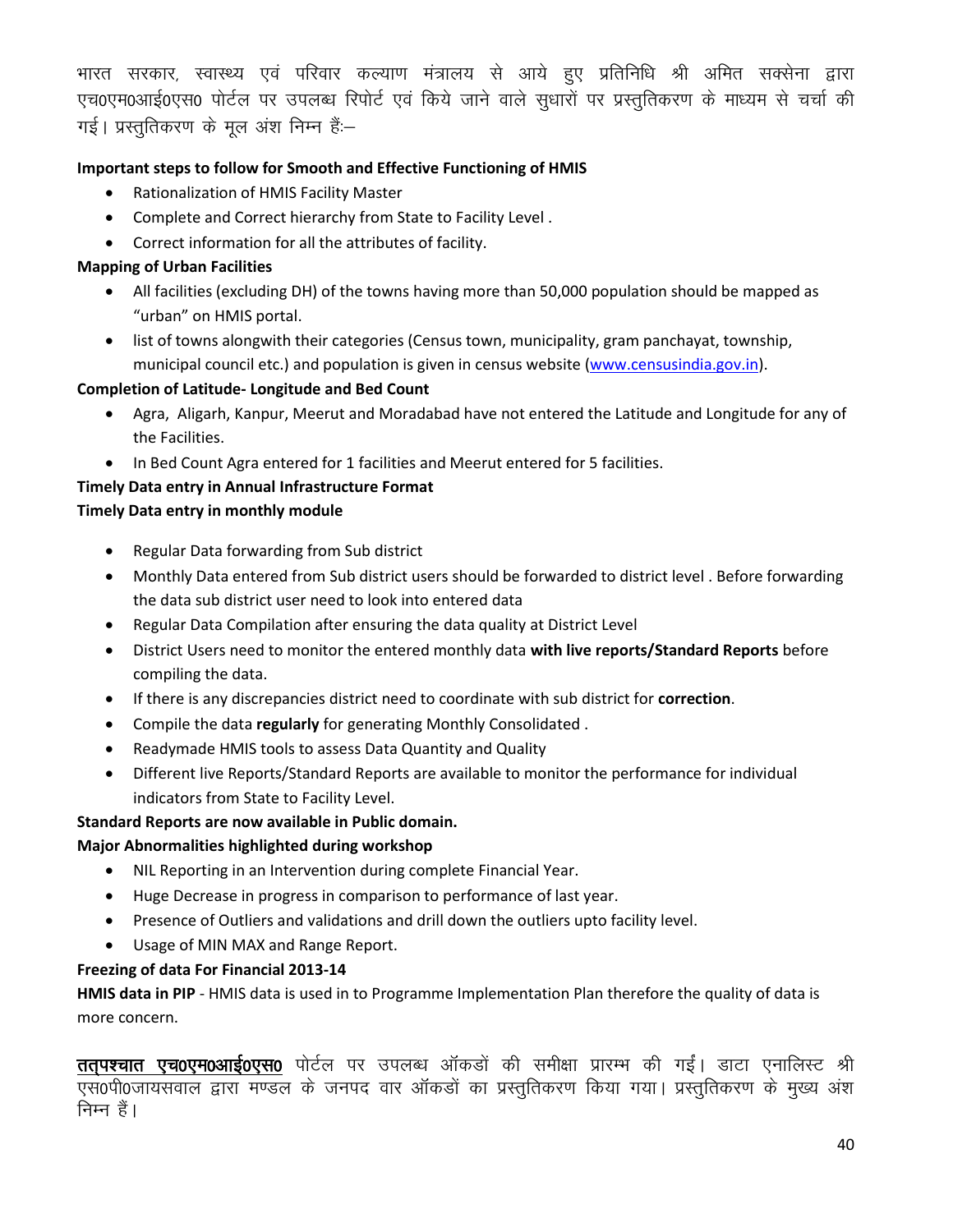## <u>ततपश्चात जनपदवार एच0एम0आई0एस0 मासिक रिपोर्ट में निम्न बिन्दुओं पर माह अक्टूबर 2015 तक उपलब्ध</u> <u>ऑकडों का प्रस्तुतिकरण किया गया।</u>

Data item

Provisional Figures for - 2014-2015 & 2013-2014

| $3.43$ $3.5$ $3.1$ . $1.40$ $2.01$          |           |                                                                                                                                                                        |
|---------------------------------------------|-----------|------------------------------------------------------------------------------------------------------------------------------------------------------------------------|
|                                             | 1.1       | Total number of pregnant women Registered for ANC                                                                                                                      |
|                                             | 1.1.1     | Of which Number registered within first trimester (within 12 weeks)                                                                                                    |
| <b>M1 [Ante Natal Care</b><br>Services ANC] | 1.2       | Number of Pregnant women registered under JSY                                                                                                                          |
|                                             | 1.4.1     | Number of pregnant women given TT1 during current pregnancy                                                                                                            |
|                                             | 1.5       | Total number of pregnant women given 100 IFA tablets                                                                                                                   |
|                                             | 2.1.1.c   | Total number of deliveries conducted at Home and attended by trained or non-<br>trained SBA (i.e. sum of 2.1.1.a and 2.1.1.b)                                          |
| M2 [Deliveries]                             | 2.2       | Deliveries conducted at Public Institutions (Including C-Sections)                                                                                                     |
|                                             | 2.2.1     | Out of 2.2, Number discharged under 48 hours of delivery                                                                                                               |
|                                             | 2.2.2.a   | Number of mothers paid JSY Incentive for deliveries conducted at Public<br><b>Institutions</b>                                                                         |
|                                             | 4.1.1.c   | Total number of male and female live births (4.1.1.a and 4.1.1.b)                                                                                                      |
| M4 [Pregnancy outcome                       | 4.1.2     | Number of still births                                                                                                                                                 |
| & weight of new-born]                       | 4.2.1     | Number of Newborns weighed at birth                                                                                                                                    |
|                                             | 4.3       | Number of Newborns breast fed within 1 hour of birth                                                                                                                   |
|                                             | 9.11.1.a  | Number of cases of complications following male sterilization                                                                                                          |
|                                             | 9.11.1.b  | Number of cases of complications following female sterilization                                                                                                        |
|                                             | 9.11.2.a  | Number of failures following male sterilization                                                                                                                        |
| <b>M9 [Family Planning]</b>                 | 9.11.2.b  | Number of failures following female sterilization                                                                                                                      |
|                                             | 9.11.3.a  | Number of deaths following male sterilization                                                                                                                          |
|                                             | 9.11.3.b  | Number of deaths following female sterilization                                                                                                                        |
|                                             | 10.1.01   | Number of Infants (0 to 11 months old) received BCG immunisation                                                                                                       |
| <b>M10 [CHILD</b>                           | 10.1.12   | Number of Infants (0 to 11 months old) received Measles immunisation (First<br>Dose)                                                                                   |
| IMMUNIZATION]                               | 10.1.13.c | Total number of children (9 to 11 months old) fully immunised<br>(BCG+DPT123/Pentavalent123+OPV123+Measles) during the month (sum of items<br>10.1.13.a and 10.1.13.b) |
|                                             | 14.12.1   | <b>OPD attendance (All)</b>                                                                                                                                            |
|                                             | 14.13.1   | Number of major operations carried out using general or spinal anaesthesia                                                                                             |
|                                             | 14.13.1A  | Out of 14.13.1, Gynecology- Hysterectomy surgeries                                                                                                                     |
| <b>M14 [Patient Services]</b>               | 14.13.2   | Number of minor operations carried out without anaesthesia or using local<br>anaesthesia                                                                               |
|                                             | 14.14.a   | Number of patients given AYUSH treatment                                                                                                                               |
|                                             | 14.14.b   | Number of patients on whom Dental Procedure was conducted                                                                                                              |

उपरोक्त बिन्दुओं में पोर्टल पर ऑकड़ों में भिन्नता निम्न जनपदों में पाई गई जिसे भविष्य में सुधारने के निर्देश दिये गये $:=$ 

1. ए0एन0सी0 में जनपद गाजियाबाद, हापुड़, मेरठ, रामपुर।

2. प्रसव सेवा में जनपद बागपत, बुलंदशहर, गौतमबुद्वनगर, गाजियाबाद, हापुड़, मेरठ, मुरादाबाद, अमरोहा, मुरादाबाद, सम्भल।

3. बाल स्वास्थ्य में जनपद बागपत, गौतमबुद्वनगर, गाजियाबाद, हापुड़, मेरठ, अमरोहा, रामपुर, सम्भल।

4. टीकाकरण में जनपद मुरादाबाद, सम्भल।

Status As On: 14NOV2014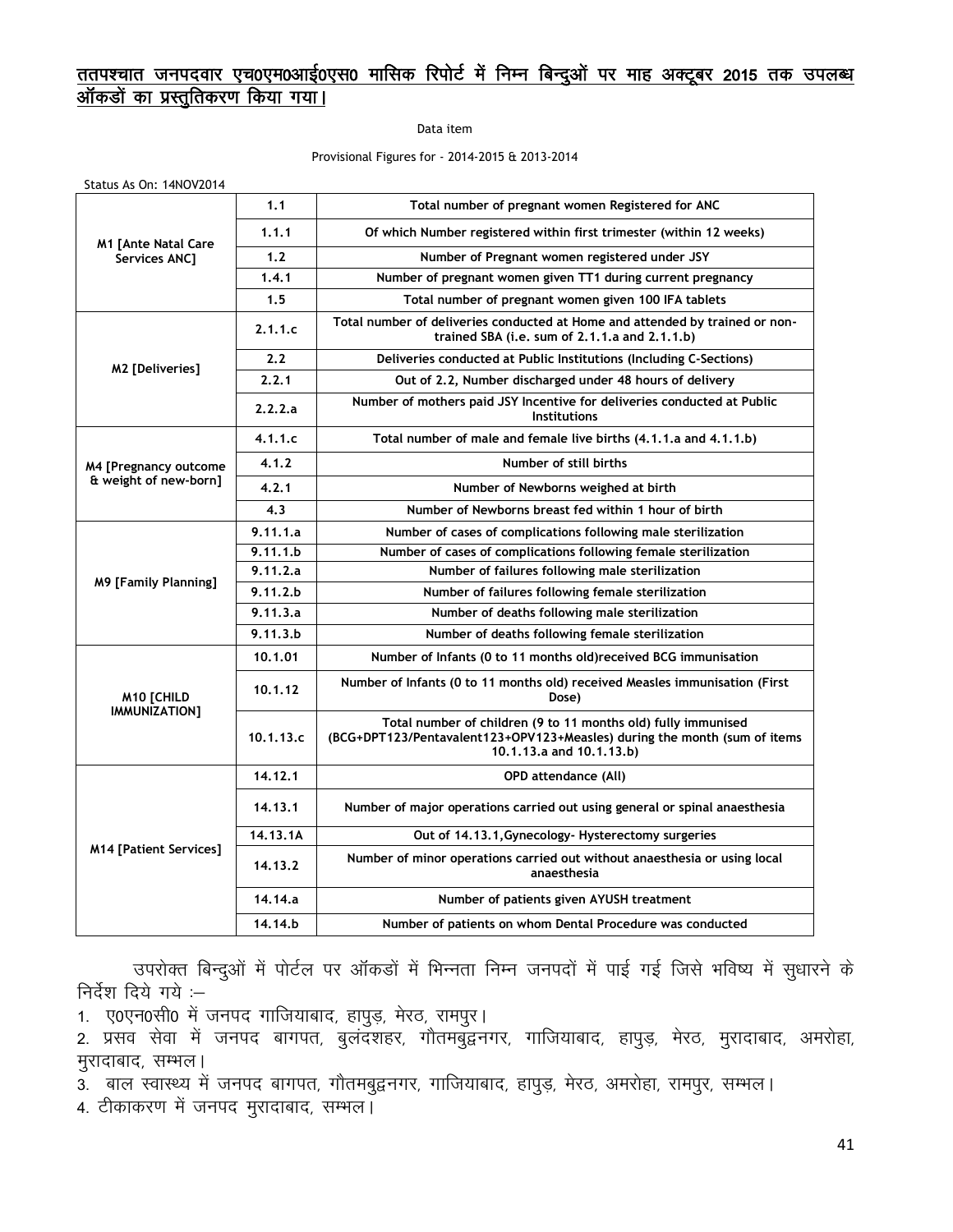**डाटा क्वालिटी आडिट:** सिफसा के श्री कौशल सिंह बिष्ट एवं श्री उमेश चन्द्र पन्त द्वारा इस सत्र में एच0एम0आई0एस0 पोर्टल पर उपलब्ध ऑकड़ों के प्रवाह, उनकी गुणवत्ता, ऑकड़ों का स्रोत, रिकार्ड का रखरखाव पर प्रदेश के पॉच जनपदों यथा बस्ती, वाराणसी, अलीगढ़, मुरादाबाद एवं सहारनपुर में 51 इकाईयॉ प्रति जनपद कुल 255 इकाईयों पर किये गये अध्ययन के अनुभवों पर प्रकाश डाला गया। सत्र में निम्न बिन्दुओं पर अनुभवों का आदान प्रदान किया गया –

- 1. एच0एम0आई0एस0 उपकेन्द्र रिपोर्टिंग फार्मेट जो प्रत्येक माह ए0एन0एम0 भर कर ब्लाक इकाई पर जमा करती है, को न तो किसी के द्वारा देखा जा रहा है और न ही विश्लेषण किया जा रहा है।
- 2. स्वास्थ्य इकाईयों यथा सी0एच0सी0 / पी0एच0सी0 में कार्यरत स्टाफ नर्स, फार्मासिस्ट, लैब टेक्निशियन एवं अन्य को एच0एम0आई0एस0 फार्मेट की जानकारी नही थी।
- 3. फैसीलिटी उपकेन्द्र है या ए0एन0एम0 है. स्पष्ट नही है।
- 4. एम0आई0एस0 रिपोर्ट को मोबाईल, लैण्डलाईन, ई मेल से ऑकडे मंगाकर पर्ण किया जा रहा है।
- 5. हीमोग्लोबिन की जॉच किन किन इकाईयों पर हो रही हैं। उपकेन्द्र पर जॉच नहीं हो रही है।
- 6.) प्रसव का अंकन फैसिलिटीवार भी हो रहा है और क्षेत्रवार भी हो रहा है।
- 7. जितने प्रसव हो रहे है उसके सापेक्ष पुरूष और महिला शिशुओं की संख्या में कई इकाईयों में अन्तर पाया गया।
- 8. अधिकांश इकाईयों पर नवजात शिशु का जन्म 2.5 किलोग्राम पाया गया। वजन नही किया जा रहा है।
- 9. ए0एन0एम0 से परिवार कल्याण सामग्री की रिपोर्ट ली जा रही है जबकि परिवार कल्याण सामग्री निरोध, ओरल पिल्स आदि आशा को ब्लाक इकाई से सीधे वितरित की जा रही है। आशा द्वारा रिपोर्ट ब्लाक इकाई को सीधे दिया जा रहा है। ब्लाक इकाई सीधे पोर्टल पर रिपोर्ट अपलोड की जा रही है।
- 10. ब्लाक प्रतिरक्षण अधिकारी द्वारा तिथिवार, ए0एन0एम0 वार बुधवार एवं शनिवार टीका वितरण एवं टीकाकरण रिपोर्ट रजिस्टर पर तैयार किया जाता है। ब्लाक डाटा ऑपरेटर द्वारा कम्पयुटर पर प्रतिरक्षण रिपोर्ट तैयार नही की जा रही हैं
- 11. विटामिन ए की रिपोर्ट डोज 1, 5, 9 ए0एन0एम0 द्वारा क्षेत्रवार दी जाती है। किन्तु एम0आई0एस0 रिपोर्ट में फैसिलिटी सी0एच0सी0 पर सीधे चढा दी जा रही है।
- 12. स्वास्थ्य इकाईयों पर आई0वी0 एण्टी बायोटिक, एण्टीहायपरटेंसिव, मैगसल्फ इंजेक्शन, आक्सीटोसीन उपलब्ध एवं उपयोग भी किया जा रहा हैं, किन्तु एम0आई0एस0 रिपोर्ट में संख्या अंकित नही की जा रही है ।
- 13. एन0एस0वी0 प्रशिक्षित चिकित्सकों को तैनाती नया प्राथमिक स्वास्थ्य केन्द्र पर दर्शायी जा रही है।
- 14. प्रतिरक्षण सत्र नियोजित और आयोजित स्वास्थ्य उपकेन्द्र पर दर्शाया गया है और सामुदायिक स्वास्थ्य केन्द्र पर भी दर्शाया गया हैं
- 15. ब्लाक स्वास्थ्य इकाईयों पर एश्योर्ड एम्बुलेंस सेवा संबंधी ऑकडे उपलब्ध नही है जबकि सेवाये दी जा रही है ।
- 16. डेण्टल प्रोसीजर अधिकांश इकाईयों पर नहीं हो रहे हैं, जबकि डेण्टल ओ0पी0डी0 के ऑकडे डेण्टल प्रोसीजर पर चढाये जा रहे हैं।
- 17. किशोर—किशोरियों को परामर्श सेवायें दी नही जा रही, किन्तु ऑकड़े रिपोर्ट में सी0एच0सी0 पर चढाए जा रहे हैं।
- 18. सामुदायिक स्वास्थ्य केन्द्र में लैब में टेस्ट किये जा रहे हैं, किन्तु ऑकड़े मासिक रिपोर्ट में परिलक्षित नही हो रहे है।
- 19. ओ0पी0डी0 में नये मरीजों की संख्या दर्शायी जा रही है, किन्तु पुराने मरीजों को दवा देने के बावजूद ऑकड़े ओ0पी0डी0 संख्या में शामिल नही किये जा रहे है।
- 20. आयुष विधा की दवायें देखने को नही मिली किन्तु ओ0पी0डी0 संख्या में भारी वृद्वि हो रही है। 255 इकाईयों के ऑकड़ों में भिन्नता निम्न विवरणानुसार देखने को मिली।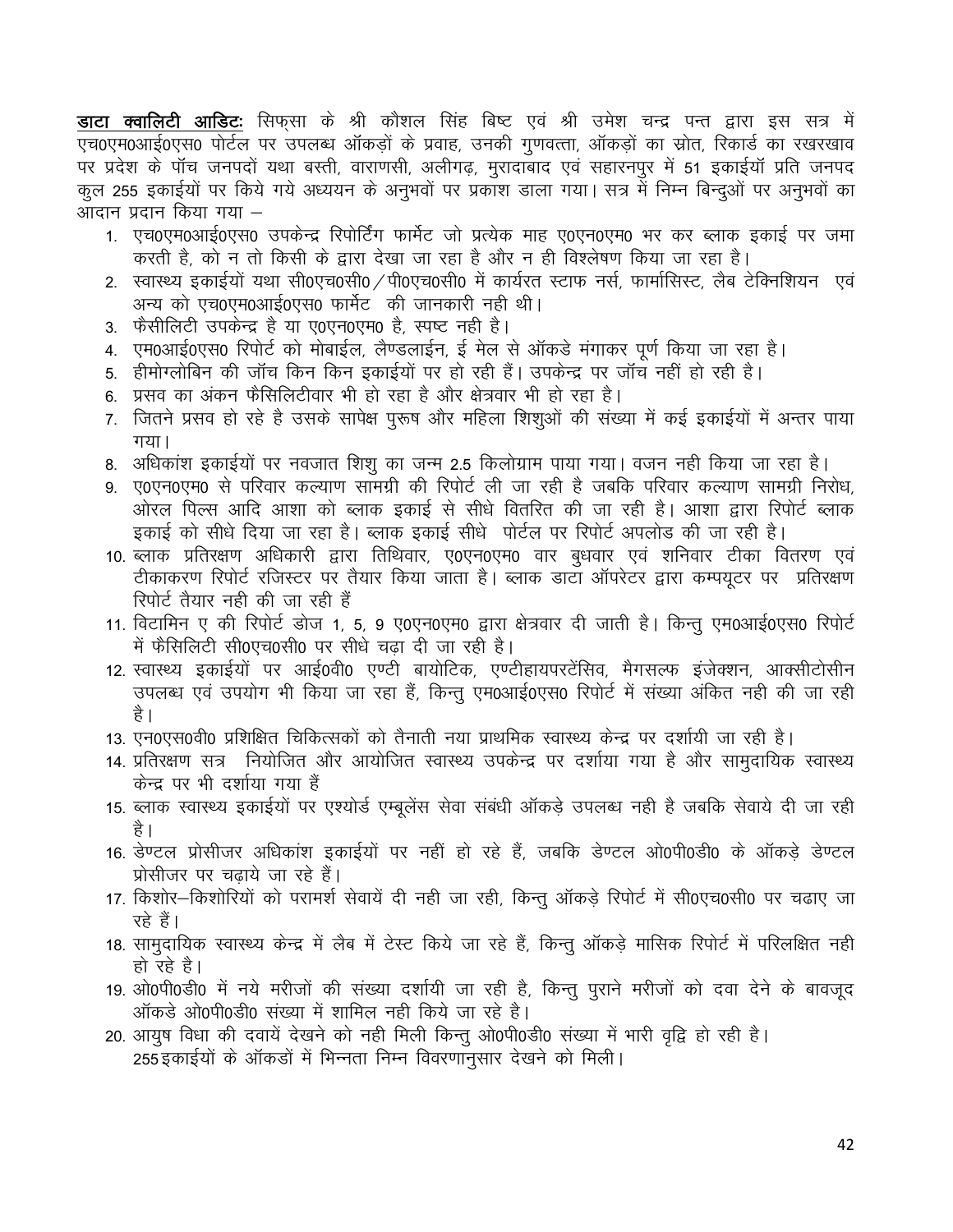

- ए0एन0एम0 को एम0आई0एस0 फार्मेट के समस्त डाटा एलीमेंट की जानकारी प्रशिक्षण देकर बढाई  $\bullet$ जा सकती है।
- ए0एन0एम0 को प्रत्येक माह रिपोर्टिंग हेतु एम0आई0एस0 फार्मेट पर्याप्त मात्रा में उपलब्ध कराया  $\bullet$ जाना चाहिए। जिससे समय पर रिपोर्टिंग हो सके।
- स्वास्थ्य उपकेन्द्र की भरी मासिक रिपोर्ट की समीक्षा कर ए0एन0एम0 और ए0आर0ओ0 के हस्ताक्षर  $\bullet$ अवश्य कराये जायें जिससे रिपोर्ट के ऑकड़ों की पुष्टि ठीक से हो सके।
- समस्त ए0आर0ओ0 की कम्प्यूटर दक्षता बढ़ाई जानी चाहिए।
- बी0पी0एम0यृ0 में तैनात स्टाफ को एच0एच0आई0एस0 पोर्टल की जानकारी दी जानी चाहिए  $\bullet$ जिससे संबंधितों की दक्षता बढाई जा सके।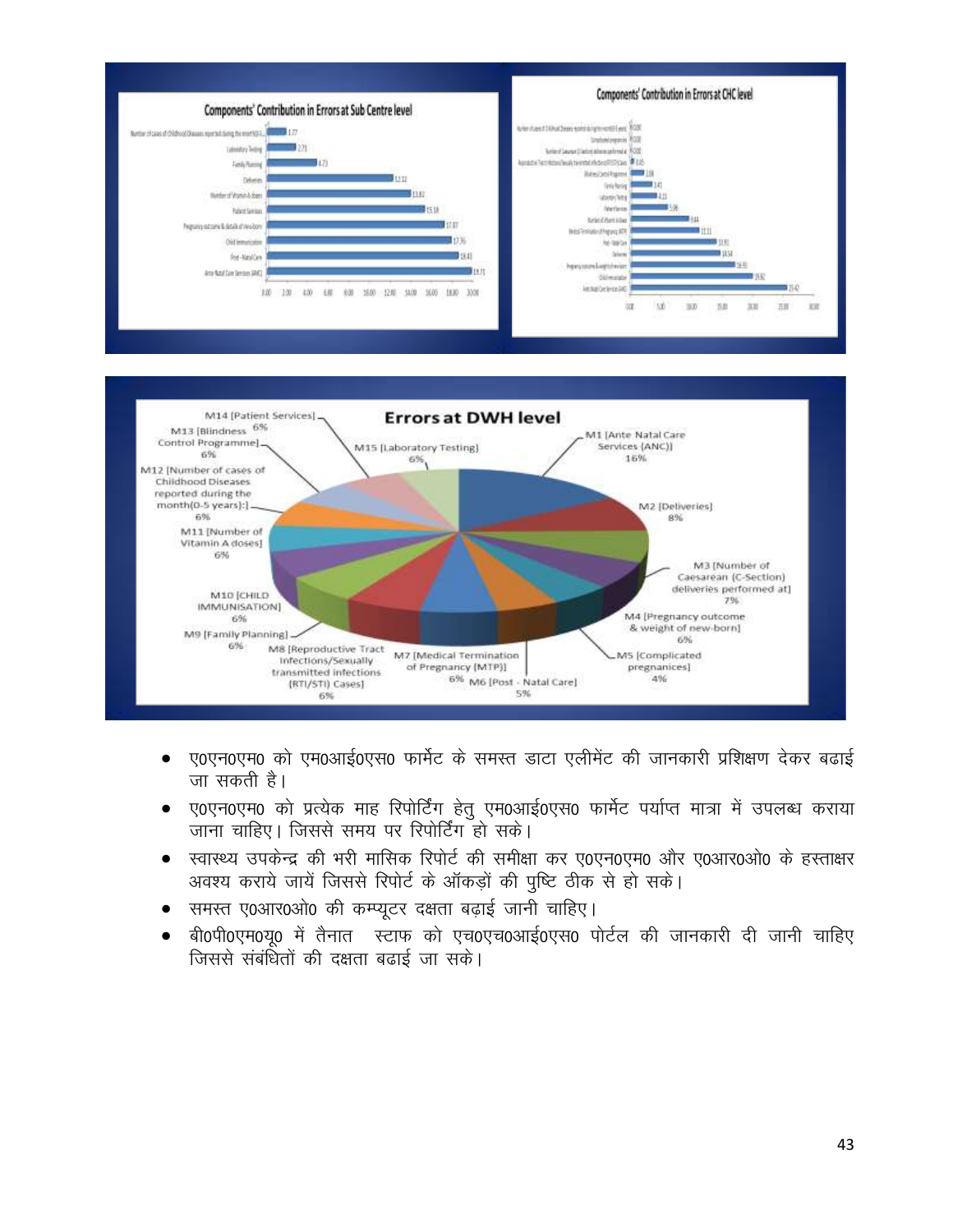

# टेक्निकल सपोर्ट यूनिट उत्तर प्रदेश के द्वारा एच.एम.आई.एस. /एम.सी.टी.एस. की गूणवत्ता में सूधारात्मक कार्य के लिए निम्नानुसार विषयों पर सत्र लिया गया।

- 1. एच.एम.आई.एस. बुलेटिन : टी.एस.यू. टीम द्वारा जिला एवं राज्य स्तर पर समीक्षा के लिए एच.एम.आई.एस. बुलेटिन तैयार किया गया है जिसमें एच.एम.आई.एस. के मातृ, शिशु, बाल एवं प्रजनन स्वास्थ्य के मुख्य इंडीकेटर्स को सम्मिलित करके विश्लेषण किया गया जिसका प्रयोग राज्य / जिला / ब्लॉक स्तर पर कार्यक्रम समीक्षा के लिए किया जाना है। टी.एस.यू. टीम द्वारा प्रजेंटेशन के माध्यम से जनपदवार HMIS बलेटिन को प्रदर्शित किया गया एवं इसके आधार पर ब्लॉकवार मुख्य कार्यक्रमों के गैप को प्रतिभागियों से शेयर कर विस्तृत चर्चा भी की गई तथा एच.एम.आई.एस. बुलेटिन को अपडेट कर मण्डलीय स्तर के प्रशिक्षण में समीक्षा के लिए प्रयोग किये जाने के लिए निर्देशित किया गया। Handholding सत्र के दौरान एच.एम.आई.एस. बुलेटिन को तैयार करने के लिए टी.एस.यू. टीम द्वारा बनाये गये टूल पर चर्चा की गई तथा प्रतिभागियों द्वारा इसको अपडेट करने के तरीके पर भी चर्चा की गई।
- 2. **एच.एम.आई.एस. डैशबोर्ड** : भारत सरकार द्वारा RMNCH+A कार्यक्रम की समीक्षा **HMIS** डैशबोर्ड पर किये जाने के लिए निर्देशित किया गया है। राज्य स्तर पर यह कार्य टी.एस.यू. के द्वारा किया जाता है परन्तु टी.एस.यू. द्वारा समस्त 75 जनपदों के लिए टूल तैयार किया गया है। उक्त टूल एवं इसके बनाने की विधि पर प्रशिक्षण के दौरान प्रतिभागियों को प्रशिक्षित किया गया एवं उक्त टूल को प्रतिभागियों को शेयर भी किया गया।

HMIS बुलेटिन, डैशबोर्ड, सुक्षेमा एच.एम.आई.एस. एनालिसिस सॉफ्टवेयर, वेलिडेशन एवं Supportive Supervision Checklist के समस्त टूल को टी.एस.यू. टीम द्वारा सभी प्रतिभागियों को CD के माध्यम से वितरित किया गया ताकि उनके द्वारा भविष्य में मासिक आधार पर इनका प्रयोग किया जा सके।

## द्वितीय दिवसः सर्वप्रथम प्रथम दिवस के विषयों का रि-कैप सत्र किया गया। तत्पश्चात एम0सी0टी0एस0 पोर्टल पर उपलब्ध ऑकडों की मण्डलवार, जनपदवार समीक्षा प्रारम्भ की गई।

समस्त प्रस्तुतिकरण दिनॉक 02 दिसम्बर 2014 (नवम्बर माह तक) के पोर्टल पर उपलब्ध ऑकड़ों पर आधारित तैयार किये गये थे। श्री आशीष मौर्या, डाटा एनालिस्ट द्वारा समीक्षा निम्न बिन्दुवार की गई।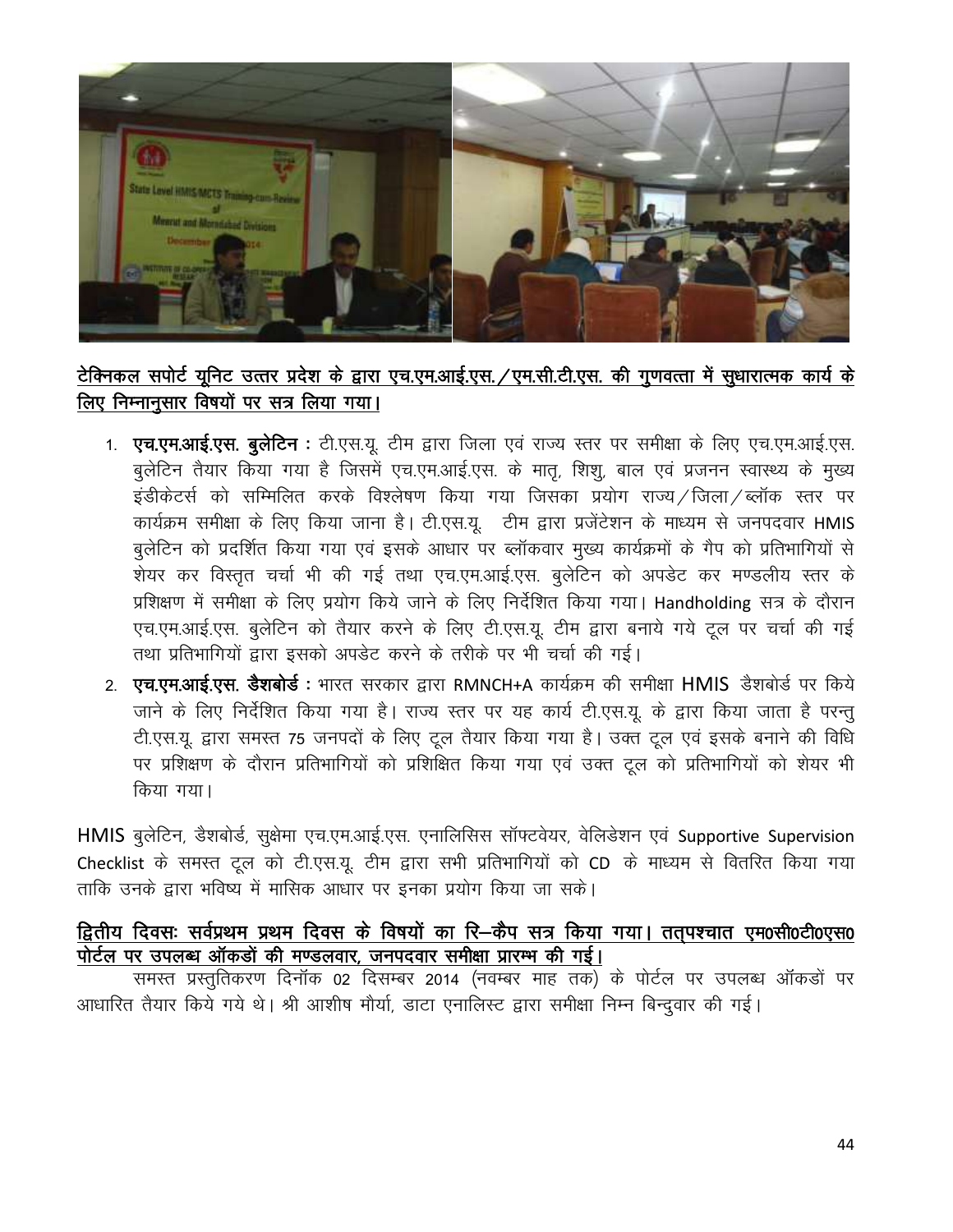

<u>गर्भवती माता के पंजीकरण की स्थिति :</u>— मेरठ मण्डल, एवं मुरादाबाद मण्डल के सभी जनपदों में गर्भवती माताओं के वार्षिक लक्ष्य, गर्भवती माताओं का पंजीकरण, पंजीकरण प्रतिशत एवं प्रदेश में उनकी स्थिति पर चर्चा निम्न विवरणानुसार की गई।

| <b>Division</b>             | <b>District Name</b>  | <b>Mother</b><br>Yearly<br>Target | <b>Mother</b><br><b>Target till</b><br><b>Nov-14</b> | <b>Mother</b><br>registered<br>as on<br>2-Dec-2014 | <b>Mother</b><br>Registratio<br>$n\%$ | <b>Position in</b><br><b>Mother</b><br>Registration |
|-----------------------------|-----------------------|-----------------------------------|------------------------------------------------------|----------------------------------------------------|---------------------------------------|-----------------------------------------------------|
|                             | <b>Baghpat</b>        | 41849                             | 27900                                                | 19,228                                             | 68.92                                 | 11                                                  |
|                             | <b>Bulandshahar</b>   | 112437                            | 74958                                                | 42,743                                             | 57.02                                 | 34                                                  |
| <b>MEERUT</b>               | Gautam Budha<br>Nagar | 53823                             | 35882                                                | 14,136                                             | 39.40                                 | 70                                                  |
|                             | Ghaziabad             | 97560                             | 65040                                                | 25,530                                             | 39.25                                 | 71                                                  |
|                             | <b>Hapur</b>          | 52230                             | 34820                                                | 6,491                                              | 18.64                                 | 74                                                  |
|                             | <b>Meerut</b>         | 111679                            | 74453                                                | 29,379                                             | 39.46                                 | 69                                                  |
|                             | <b>Bijnor</b>         | 118395                            | 78930                                                | 40,335                                             | 51.10                                 | 50                                                  |
| <b>MORADAB</b><br><b>AD</b> | Amroha                | 59095                             | 39397                                                | 17,153                                             | 43.54                                 | 66                                                  |
|                             | <b>Moradabad</b>      | 83353                             | 55569                                                | 28,658                                             | 51.57                                 | 48                                                  |
|                             | Rampur                | 75056                             | 50037                                                | 22,474                                             | 44.91                                 | 64                                                  |
|                             | Sambhal               | 69285                             | 46190                                                | 23,109                                             | 50.03                                 | 54                                                  |
|                             |                       |                                   |                                                      | <b>Uttar Pradesh</b>                               | 54.56%                                |                                                     |

गर्भवती माता के रजिस्ट्रेशन के कार्य को शत प्रतिशत पूर्ण करने से जुडे बिन्दुओं पर चर्चा की गयी एवं जनपद की माहवार स्थिति को जानने के लिये एम.सी.टी.एस पोर्टल पर Scheduled Report सेक्शन की R. District wise month wise data entry रिपोर्ट के बारे में जानकारी दी गई। गर्भवती माता के राज्य पंजीकरण औसत 54.56 प्रतिशत से कम पंजीकरण की स्थिति पर जनपद गौतम बुद्व नगर, गाजियाबाद, हापुण, मेरठ, बिजनौर, अमरोहा, रामपुर, सम्भल को माह फरवरी 2015 तक सुधार करने के निर्देश दिये गये।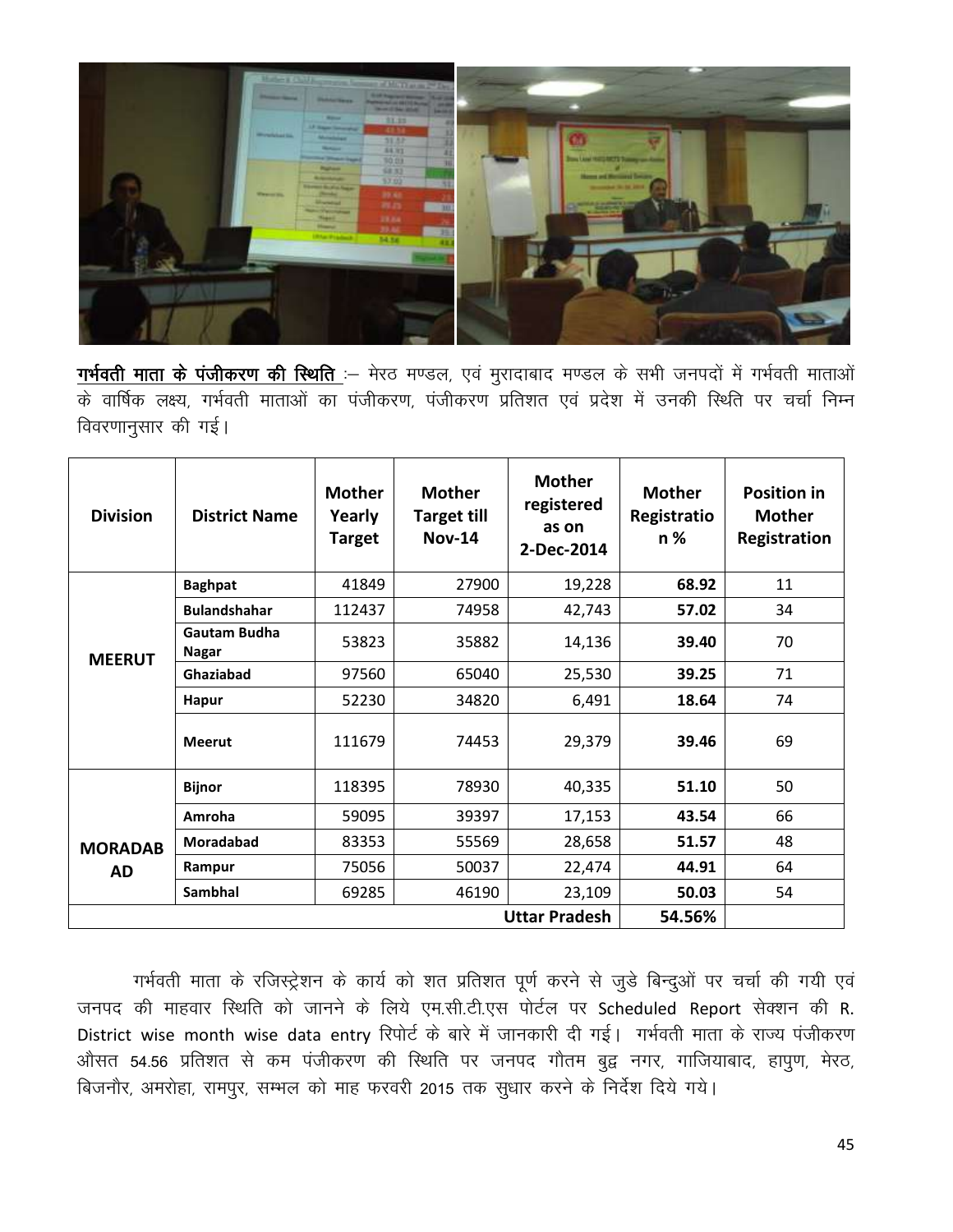बच्चो का पंजीकरण :- ततपश्चात शिश्ओं के जनपदवार लक्ष्य एवं पंजीकरण की स्थिति एवं प्रतिशत पर चर्चा की गई। जनपदवार विवरण निम्न है।

| <b>District Name</b>         | <b>Child Yearly</b><br><b>Target</b> | <b>Child</b><br><b>Target till</b><br><b>Nov-14</b> | <b>Child</b><br><b>Registered as</b><br>on 2-Dec-2014 | <b>Child</b><br>Registration<br>℅ | <b>Position in</b><br><b>Child</b><br>Registration |
|------------------------------|--------------------------------------|-----------------------------------------------------|-------------------------------------------------------|-----------------------------------|----------------------------------------------------|
| <b>Baghpat</b>               | 36029                                | 24019                                               | 17536                                                 | 73.01                             | $\mathbf{1}$                                       |
| <b>Bulandshahar</b>          | 96798                                | 64532                                               | 33054                                                 | 51.22                             | 25                                                 |
| Gautam<br><b>Budha Nagar</b> | 46337                                | 30891                                               | 7264                                                  | 23.51                             | 72                                                 |
| Ghaziabad                    | 93480                                | 62320                                               | 18858                                                 | 30.26                             | 65                                                 |
| <b>Hapur</b>                 | 35494                                | 23663                                               | 6332                                                  | 26.76                             | 67                                                 |
| <b>Meerut</b>                | 95355                                | 63570                                               | 22371                                                 | 35.19                             | 52                                                 |
| <b>Bijnor</b>                | 101928                               | 67952                                               | 33494                                                 | 49.29                             | 28                                                 |
| Amoraha                      | 50876                                | 33917                                               | 11020                                                 | 32.49                             | 62                                                 |
| <b>Moradabad</b>             | 86825                                | 57883                                               | 18951                                                 | 32.74                             | 61                                                 |
| Rampur                       | 64617                                | 43078                                               | 17703                                                 | 41.10                             | 40                                                 |
| <b>Sambhal</b>               | 59649                                | 39766                                               | 14543                                                 | 36.57                             | 49                                                 |
|                              |                                      | 43.80%                                              |                                                       |                                   |                                                    |

शिशुओं के पंजीकरण को पोर्टल पर शत प्रतिशत करने के लिए आ रही बाधाओं पर विस्तार से चर्चा की गई। साथ ही समस्त प्रतिभागियों को जनपदवार माहवार अपने जनपद की स्थिति को जानने के लिए पोर्टल के Scheduled Report सेक्शन की R. District wise month wise data entry रिपोर्ट को प्रदर्शित कर जानकारी दी गई। शिशुओं के राज्य पंजीकरण औसत 43.80 प्रतिशत से कम पंजीकरण की स्थिति पर जनपद गौतम बुद्व नगर, गाजियाबाद, हापुण, मेरठ, अमरोहा, मुरादाबाद, रामपुर एवं सम्भल को माह फरवरी 2015 तक सुधार करने के निर्देश दिये गये।

गर्भवती माता के अनुसरण हेतु उनकी 4 ए.एन.सी सेवाओं एवं डिलीवरी स्थिति :- समीक्षा में जिलेवार गर्भवती माताओं के रजिस्ट्रेशन के सापेक्ष दी जाने वाली 4 ए.एन.सी. सेंवाओं एवं टी0टी0 तथा आई.एफ.ए. टैबलेट की रिथति पर चर्चा की गयी जो की निम्न है।

| <b>District Name</b>         | <b>Mother</b><br>register<br>ed as on<br>$2-Dec-$<br>2014 | Any<br>three<br><b>ANCs</b> | Any<br>three<br>ANC% | All<br><b>ANCs</b> | All<br><b>ANCs</b><br>% | <b>Total</b><br><b>Deliveries</b><br>Reported | <b>Delivery Due But</b><br><b>Not Reported</b> |
|------------------------------|-----------------------------------------------------------|-----------------------------|----------------------|--------------------|-------------------------|-----------------------------------------------|------------------------------------------------|
| <b>Baghpat</b>               | 19,228                                                    | 3392                        | 17.64                | 322                | 1.67                    | 3392                                          | 7,562                                          |
| <b>Bulandshahar</b>          | 42,743                                                    | 1405                        | 3.29                 | 0                  | 0.00                    | 1405                                          | 19,701                                         |
| Gautam<br><b>Budha Nagar</b> | 14,136                                                    | 67                          | 0.47                 | 1                  | 0.01                    | 67                                            | 7,773                                          |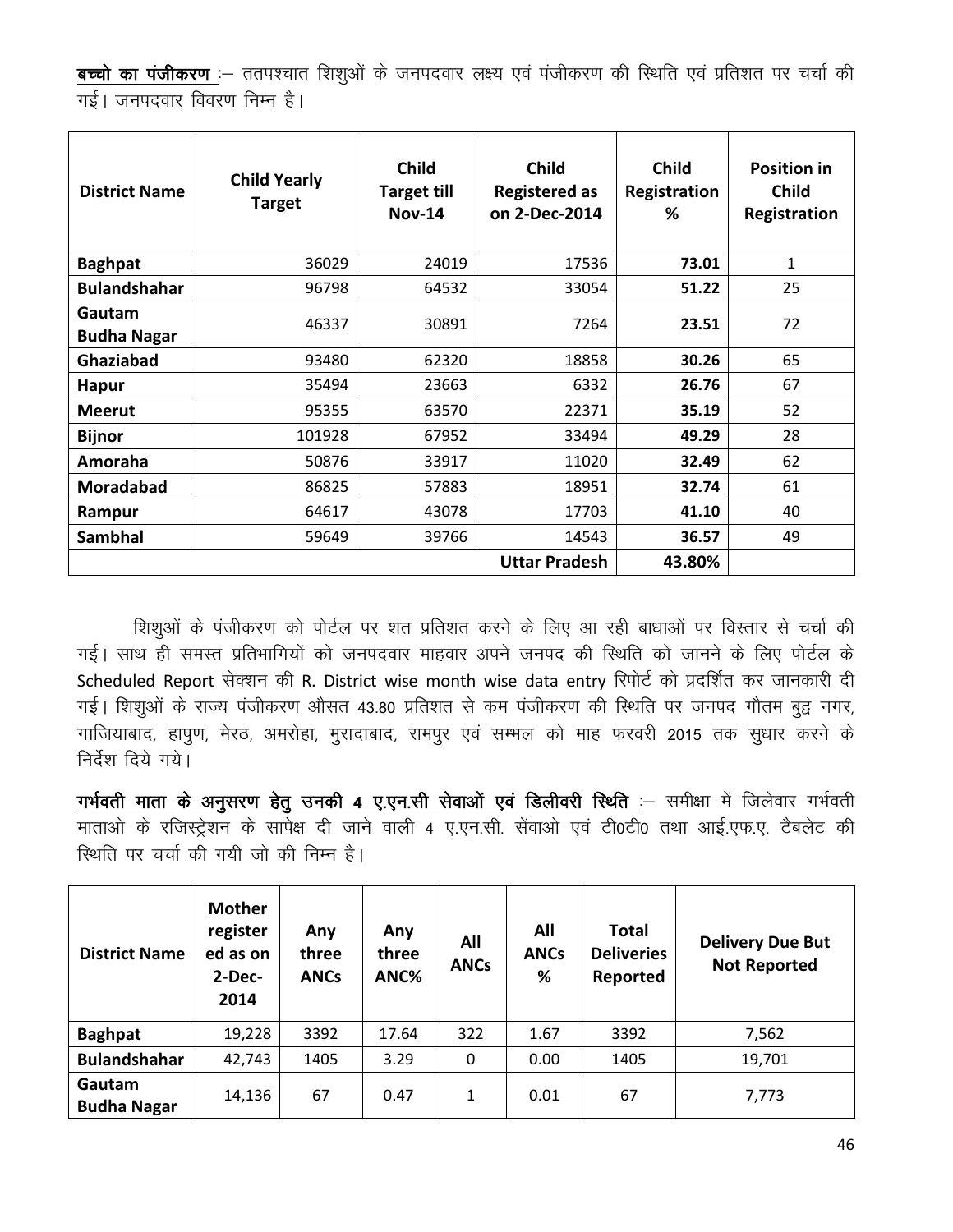| Ghaziabad            | 25,530 | 1550  | 6.07  | 62          | 0.24 | 1550 | 10,348 |
|----------------------|--------|-------|-------|-------------|------|------|--------|
| <b>Hapur</b>         | 6,491  | 52    | 0.80  | $\mathbf 0$ | 0.00 | 52   | 3,363  |
| <b>Meerut</b>        | 29,379 | 3240  | 11.03 | 439         | 1.49 | 3240 | 13,465 |
| <b>Bijnor</b>        | 40,335 | 2576  | 6.39  | 60          | 0.15 | 2576 | 17,237 |
| Amoraha              | 17,153 | 279   | 1.63  | 65          | 0.38 | 279  | 9,868  |
| Moradabad            | 28,658 | 558   | 1.95  | 70          | 0.24 | 558  | 14,537 |
| Rampur               | 22,474 | 1432  | 6.37  | 1           | 0.00 | 1432 | 9,834  |
| <b>Sambhal</b>       | 23,109 | 168   | 0.73  | 13          | 0.06 | 168  | 15,112 |
| <b>Uttar Pradesh</b> |        | 7.16% |       | 1.23%       |      |      |        |

गर्भवती माताओं हेत् चार ए.एन.सी. सेवाओं, टी0टी0, आयरन की गोली एवं कराये गये प्रसव की स्थिति पर चर्चा की गई। जनपदवार उक्त रिपोर्ट को पोर्टल पर देखने हेतु जनपद स्तर, ब्लाक स्तर, उपकेन्द्र स्तर के Dashboard को प्रदर्शित किया गया। साथ ही पोर्टल पर Dashboard सेक्शन की D. Mother Factsheet रिपोर्ट एवं B. Mother Service Details के ग्राफ का लाईव प्रदर्शन किया गया।

सभी जनपदों को निर्देशित किया गया कि माह फरवरी 2015 तक प्रसव पूर्व सेवा, प्रसव की सूचना एम0सी0टी0एस0 रजिस्टर में आशाओं के माध्यम से दर्ज कराना सुनिश्चित करें। इस हेतू प्रत्येक ए0एन0एम0 को प्रत्येक टीकाकरण दिवस पर गॉव में पंजीकृत गर्भवती माताओं, दूध पिलाने वाली माताओं, प्रसूता माताओं द्वारा ली गई सेवाओं का विवरण एम0सी0टी0एस0 रजिस्टर में दर्ज कराने के निर्देश जनपद स्तर से दिये जाने के निर्देश दिये गये। साथ ही गॉव में टीकाकरण सेवा प्राप्त किये शिशुओं की जानकारी भी सत्र के उपरान्त आशाओं के साथ गृह भ्रमण कर प्राप्त कर एम0सी0टी0एस0 रजिस्टर में दर्ज कराने के निर्देश दिये गये।

<u>बच्चो के अनुसरण हेतु उनके टीकाकरण एवं पूर्ण प्रतिरक्षण की स्थिति :</u>— समीक्षा में जिलेवार बच्चो के रजिस्ट्रेशन के सापेक्ष उनको दिये गये टीकाकरण एवं जिलो में पूर्ण प्रतिरक्षण की स्थिति पर चर्चा की गयी। विवरण निम्न है।

| <b>Division</b>  | <b>District</b>           | <b>Child</b><br>Registered<br>as on 2-Dec-<br>2014 | <b>Fully</b><br><b>Immunized</b> | <b>Fully Immunized%</b> |
|------------------|---------------------------|----------------------------------------------------|----------------------------------|-------------------------|
|                  | <b>Baghpat</b>            | 17536                                              | 27                               | 0.15                    |
|                  | <b>Bulandshahar</b>       | 33054                                              | 449                              | 1.36                    |
| <b>MEERUT</b>    | <b>Gautam Budha Nagar</b> | 7264                                               | 7                                | 0.10                    |
|                  | <b>Ghaziabad</b>          | 18858                                              | 34                               | 0.18                    |
|                  | <b>Hapur</b>              | 6332                                               | 16                               | 0.25                    |
|                  | <b>Meerut</b>             | 22371                                              | 18                               | 0.08                    |
|                  | <b>Bijnor</b>             | 33494                                              | 18                               | 0.05                    |
|                  | Amoraha                   | 11020                                              | 1                                | 0.01                    |
| <b>MORADABAD</b> | <b>Moradabad</b>          | 18951                                              | 1                                | 0.01                    |
|                  | Rampur                    | 17703                                              | 27                               | 0.15                    |
|                  | <b>Sambhal</b>            | 14543                                              | 0                                | 0.00                    |
|                  | 0.32%                     |                                                    |                                  |                         |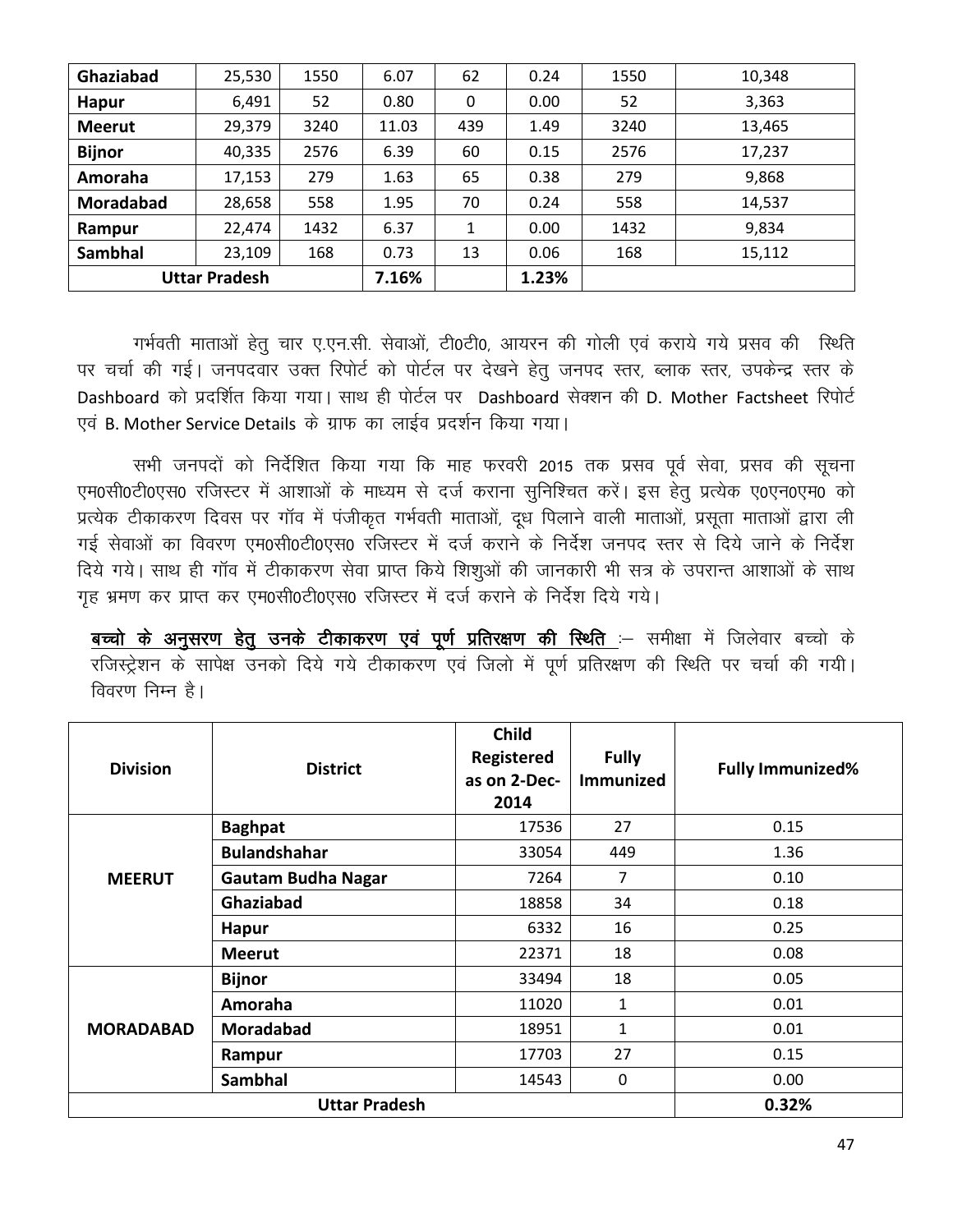जनपदवार पूर्ण प्रतिरक्षित शिशुओं की सूचना का प्रदर्शन किया गया। जनपद, ब्लाक एवं उपकेन्द्र स्तर की पूर्ण प्रतिरक्षित शिशुओं की स्थिति को पोर्टल पर Dashboard सेक्शन से जानने के लिये I. Child Factsheet रिपोर्ट एवं ग्राफ के रूप में देखने के लिए Dashboard सेक्शन की G. Infant Service Details रिपोर्ट के बारे में जानकारी दी गई एवं लाईव रिपोर्ट दिखाई गई।

सभी जनपदों को यथाशीध्र ए0एन0एम0 आशा के माध्यम से टीकाकरण सत्रवार एम0सी0टी0एस0 रजिस्टर को पूर्ण करने हेतु निर्देशित किया गया।

<u>मातृ मृत्यु दर एवं शिशु मृत्यु दर में कमी लाने के लिये गर्भवती माता के खून की जॉच एवं बच्चो का जन्म के</u> समय सही वजन की स्थिति :-जनपदवार गर्भवती माता के खून की जॉच एवं बच्चो के जन्म के समय वजन की रिश्ति को दर्शा कर चर्चा की गयी।

| <b>Division</b>  | <b>District</b>                     | <b>Mothers</b><br>with<br>Anemia<br>Severe<7 | <b>Mothers</b><br>with<br>Anemia<br>Moderate<11 | <b>Mothers</b><br>With<br><b>Complications</b> | <b>Mothers who</b><br>delivered Child<br>weighing<2.5 kg |
|------------------|-------------------------------------|----------------------------------------------|-------------------------------------------------|------------------------------------------------|----------------------------------------------------------|
|                  | <b>Baghpat</b>                      |                                              | 18                                              | 28                                             | 231                                                      |
|                  | <b>Bulandshahar</b>                 | 18                                           | 41                                              | 19                                             | $\mathbf 0$                                              |
| <b>MEERUT</b>    | <b>Gautam Budha</b><br><b>Nagar</b> | $\mathbf 0$                                  | $\mathbf 0$                                     | 47                                             | $\mathbf 0$                                              |
|                  | Ghaziabad                           | 88                                           | 1,950                                           | $\overline{7}$                                 | 47                                                       |
|                  | <b>Hapur</b>                        | 3                                            | 5                                               | $\mathbf{1}$                                   | $\mathbf 0$                                              |
|                  | <b>Meerut</b>                       | 105                                          | 887                                             | 19                                             | 18                                                       |
|                  | <b>Bijnor</b>                       | 145                                          | 213                                             | 25                                             | $\mathbf 0$                                              |
| <b>MORADABAD</b> | Amoraha                             | 37                                           | 730                                             | 3                                              | $\mathbf 0$                                              |
|                  | <b>Moradabad</b>                    | 35                                           | 2,518                                           | 25                                             | $\overline{7}$                                           |
|                  | Rampur                              | $\Omega$                                     | $\mathbf 0$                                     | $\overline{2}$                                 | 0                                                        |
|                  | <b>Sambhal</b>                      | 20                                           | 51                                              | $\overline{7}$                                 | 0                                                        |
|                  | <b>Uttar Pradesh</b>                | 0.27%                                        | 5.05%                                           | 0.47%                                          | 0.06%                                                    |

प्रत्येक जनपद में 7 ग्राम हीमोग्लोबिन से कम एवं 11 ग्राम हीमोग्लोबिन से कम की जॉच की स्थिति, जटिल प्रसव वाली महिलाओं एवं चिकित्सालय में जन्में शिशुओं के वजन ढाई किलो से कम की स्थिति पर चर्चा की गई। सभी जिलों को अधिक से अधिक प्रसवपूर्व जॉच चिकित्सालयों में कराने एवं हीमोग्लोबिन की जॉच पैथालॉजी में कराने के निर्देश दिये गये। जन्म के बाद नवजात शिशू का वजन करने एवं रिकार्ड एम0सी0टी0एस0 रजिस्टर में दर्ज कराने हेतु कार्यवाही जनपदों से किये जाने की अपेक्षा की गई। 7 ग्राम हीमोग्लोबिन से कम की हाईरिस्क प्रेगनेन्सीज की विशेष ट्रैकिंग किये जाने की अपेक्षा की गई। उपरोक्त बिन्दुओं की रिपोर्ट पोर्टल पर प्राप्त करने की जानकारी दी गई एवं पोर्टल पर Scheduled Reports सेक्शन की S. Facility wise mother and child count रिपोर्ट का लाईव प्रदर्शन किया गया। साथ ही उपरोक्त जनपदो के कठिन प्रसवों की स्थिति एवं ढाई किलो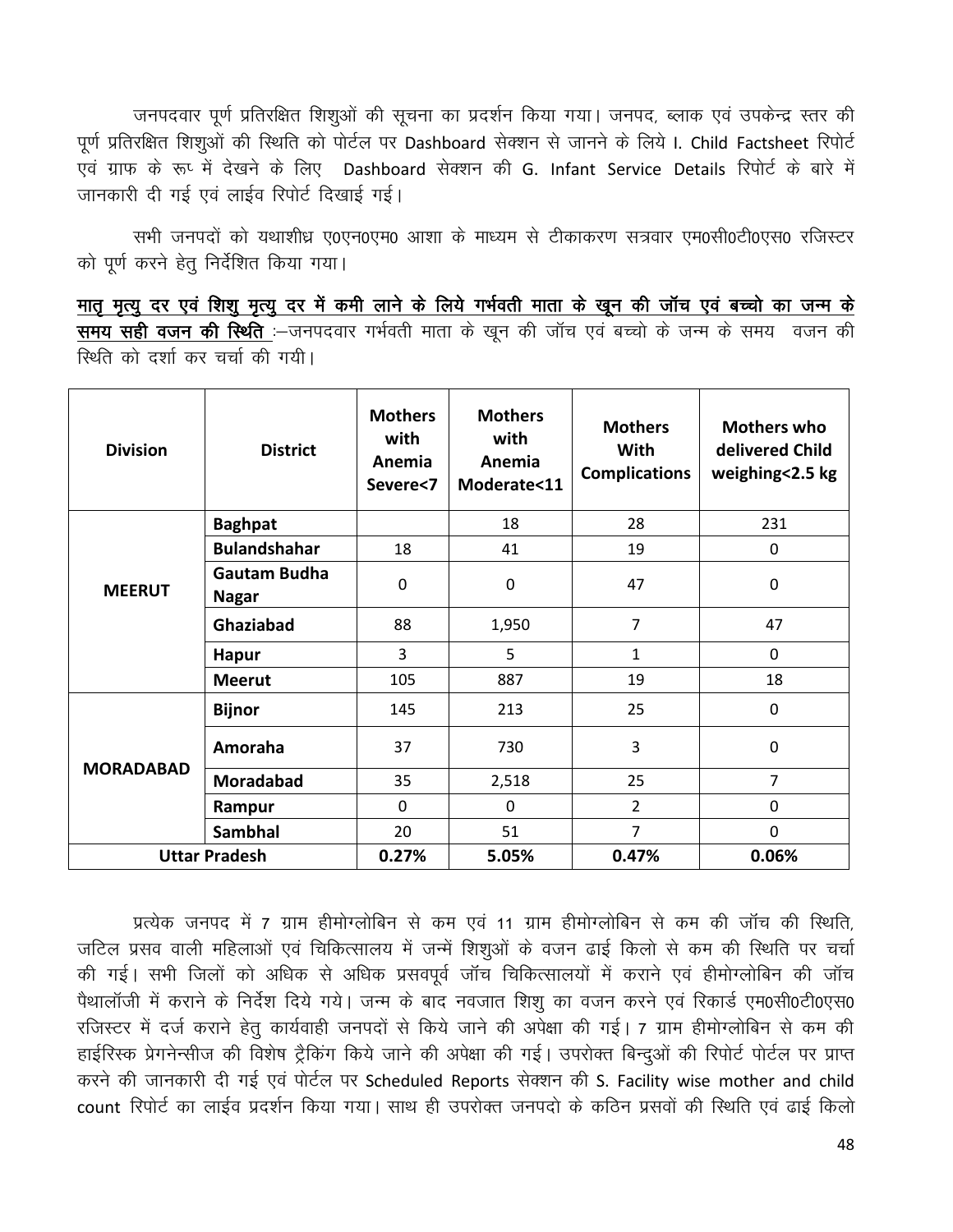से कम वजन के शिशुओं की जानकारी को पोर्टल के Reports सेक्शन की P. Facility wise tracking of High Risk Pregnant Women रिपोर्ट एवं R. Facility wise tracking of Low Weight Children की जानकारी दी गई एवं लाईव डेमो कर दिखाया गया। सभी जनपदों को उक्त बिन्दुओं की रिपोर्ट में आवश्यक सुधार माह फरवरी 2015 तक किये जाने के निर्देश दिये गये।

<u>ब्लाक स्तर पर पंजीकरण, अपडेशन की स्थिति, वर्कप्लान का सृजन, वार्षिक कार्यभार (ELA), USSD सेवा की</u> रिथति एवं रिपोर्ट न करने वाले उपकेन्द्र तथा जनपदवार मास्टर डाटा की स्थिति :- उक्त समस्त बिन्दुओं पर चर्चा की गई। चर्चा के बिन्दओं का विवरण निम्न है।

| <b>District</b>              | <b>Total</b><br><b>Subcenter</b><br>(As Per MCTS<br>portal) | <b>Sub Center</b><br><b>Not</b><br>reported (in<br><b>Nov 2014)</b> | <b>ANM</b><br><b>Numbers</b><br><b>Register for</b><br><b>USSD</b><br><b>Services</b> | <b>ANM</b><br><b>Numbers</b><br><b>Locked for</b><br><b>USSD</b><br><b>Service</b> | <b>ELA Receiving</b><br><b>Status (Block</b><br>Wise) |
|------------------------------|-------------------------------------------------------------|---------------------------------------------------------------------|---------------------------------------------------------------------------------------|------------------------------------------------------------------------------------|-------------------------------------------------------|
| <b>Baghpat</b>               | 260                                                         | 78                                                                  | 5                                                                                     | $\mathbf{0}$                                                                       | <b>Received</b>                                       |
| <b>Bulandshahar</b>          | 365                                                         | 98                                                                  | 288                                                                                   | 65                                                                                 | <b>Received</b>                                       |
| Gautam<br><b>Budha Nagar</b> | 181                                                         | 93                                                                  | 23                                                                                    | $\mathbf 0$                                                                        | <b>Not Received</b>                                   |
| <b>Ghaziabad</b>             | 264                                                         | 99                                                                  | 153                                                                                   | 1                                                                                  | <b>Received</b>                                       |
| <b>Hapur</b>                 | 259                                                         | 197                                                                 | 44                                                                                    | $\mathbf 0$                                                                        | <b>Not Received</b>                                   |
| <b>Meerut</b>                | 334                                                         | 96                                                                  | 94                                                                                    | $\Omega$                                                                           | <b>Not Received</b>                                   |
| <b>Bijnor</b>                | 367                                                         | 100                                                                 | 0                                                                                     | $\mathbf 0$                                                                        | <b>Received</b>                                       |
| Amoraha                      | 230                                                         | 143                                                                 | 102                                                                                   | 17                                                                                 | <b>Received</b>                                       |
| <b>Moradabad</b>             | 407                                                         | 250                                                                 | 93                                                                                    | 4                                                                                  | <b>Received</b>                                       |
| Rampur                       | 295                                                         | 157                                                                 | 156                                                                                   | 24                                                                                 | <b>Received</b>                                       |
| <b>Sambhal</b>               | 218                                                         | 39                                                                  | 9                                                                                     | $\Omega$                                                                           | <b>Received</b>                                       |
|                              | <b>Uttar Pradesh</b>                                        | 8.00%                                                               |                                                                                       |                                                                                    |                                                       |

जनपद गौतमबुद्व नगर, हापुड़ एवं मेरठ के जिला कार्यक्रम प्रबंधकों को 31 जनवरी 2015 तक उनके ब्लाकवार ELA, एस0पी0एम0यू0 के एम0सी0टी0एस0 सेल को उपलब्ध कराने के निर्देश दिये गये। जनपदवार ब्लाकवार विगत 30 दिनो के रजिस्ट्रेशन एवं अपडेशन के कार्य की स्थिति पर चर्चा की गई। एम0सी0टी0एस0 ऑपरेटर से उपलब्ध डाटा अपलोड कराने के निर्देश दिये गये। ब्लाकवार स्थिति का नियमित रूप से अवलोकन करने के लिए Scheduled Reports सेक्शन की J. District wise daily data entry/Cast-wise count रिपोर्ट के बारे में जानकारी दी गई एवं सभी प्रतिभागियों को ऑनलाईन डाटा दिखाया गया। ब्लाक लेवल पर अपडेशन की रिथति में सुधार के लिये सभी ब्लाक पर नियमित रूप से वर्कप्लान निकालकर, कार्य कराकर लाभार्थीवार सेवाओ को अपडेट करने की जानकारी Workplan सेक्शन की H. Facility wise work plan (For Mother and For Child) को दर्शाकर प्रदर्शित किया गया। ए.एन.एम. द्वारा मोबाईल पर USSD सेवा का उपयोग करने संबंधी जानकारी दी गई एवं पोर्टल पर सेवाओ को दर्ज करने के विषय में जानकारी दी गई। सभी प्रतिभागियो को निर्देशित किया गया कि अतिशीध्र अपने जनपद के ब्लाक में USSD सेवा के माध्यम से ए0एन0एम0 द्वारा दी गई सेवाओं को अपडेट कराने की कार्यवाही करने के निर्देश दिये गये। बारी बारी से समस्त प्रतिभागियों से जनपद के <u>मास्टर डेटा पर चर्चा की गई। मास्टर डेटा संबंधी त्रुटियों को भारत सरकार द्वारा निर्धारित प्रपत्रों एवं साफट कॉपी</u>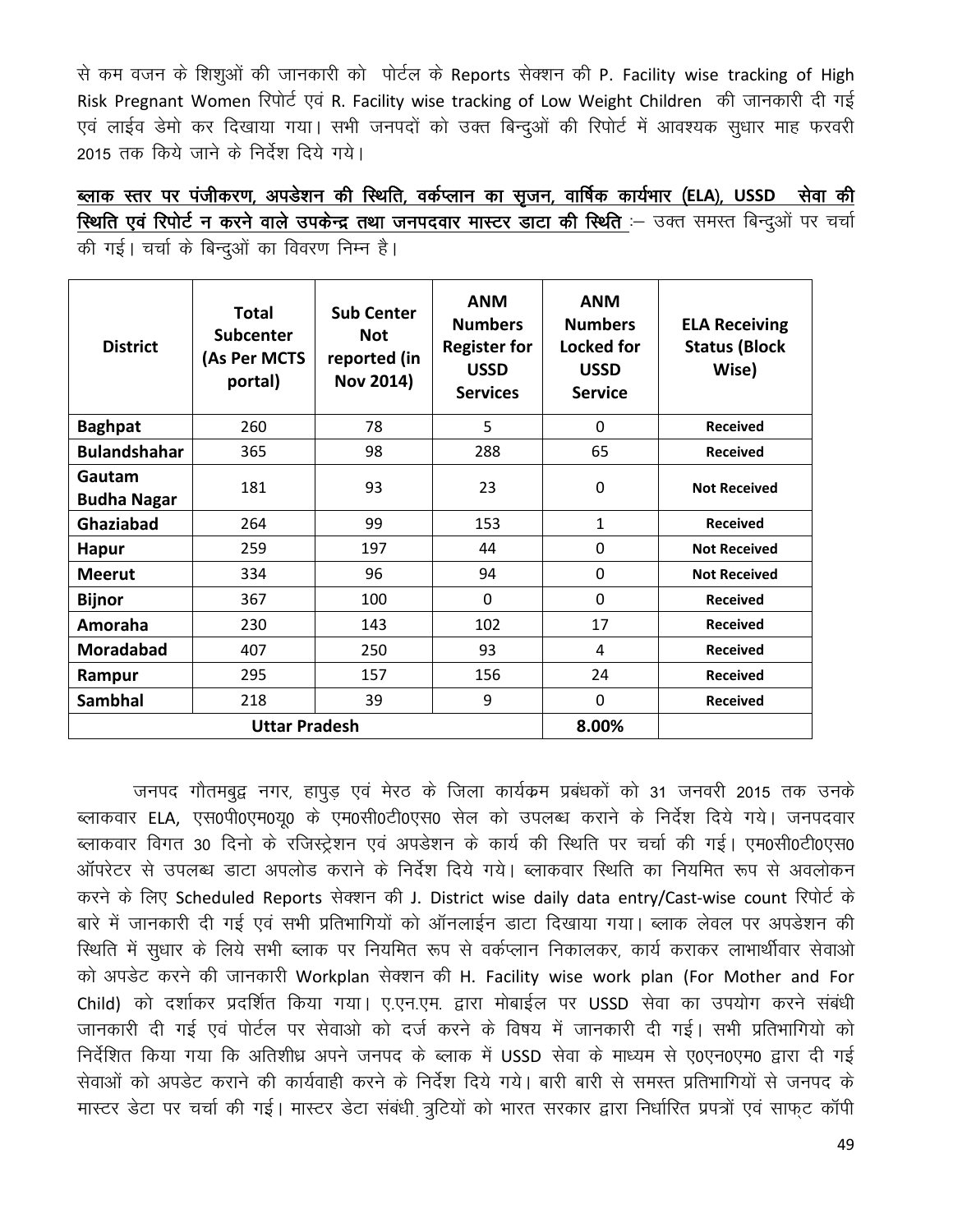के रूप में एम0सी0टी0एस0 सेल में दिनॉक 31 जनवरी 2015 तक भेजकर भारत सरकार स्तर से ठीक कराने के निर्देश दिये गये। प्रत्येक जनपद में मास्टर डेटा एवं ऐसे उपकेन्द्र जो सेवायें नहीं प्रदान कर रहे है पर चर्चा की गई। पोर्टल से ऐसे उपकेन्द्रों की सूचना को पोर्टल के Scheduled Reports सेक्शन की L. District wise Facilities Not Entering Data रिपोर्ट का लाईव प्रदर्शन कर प्रदर्शित किया गया।

## समीक्षा के दौरान जनपदों द्वारा निम्न दिक्कतों से राज्य स्तरीय टीम को अवगत कराया। ये दिक्कतें निम्न हैं।

- शहरी जनसंख्या अधिक होने के कारण महानगर वाले जनपद प्रसव पूर्व पंजीकरण एवं नवजात शिश् पंजीकरण में हमेशा औसत से पीछे हो जाते है।
- जनपद मुख्यालय से अत्यधिक दूरी पर स्थित रिमोट ब्लाकों में इण्टरनेट क्नेक्टिविटी की दिक्कत का बने रहना।
- एजेन्सी के माध्यम से कम्पयूटर ऑपरेटर की अच्छी गुणवत्ता का न होना एवं एजेन्सी द्वारा अत्यधिक कम मानदेय का दिया जाना।
- एजेंसी के माध्यम से प्रभावशाली लोगों की पहुँच वाले बी0पी0एम0 /ऑपरेटरों के चयन होने के कारण खराब प्रदर्शन करने वालों पर कार्यवाही न हो पाना।
- ब्लाक स्तर पर कार्यरत ब्लाक डेटा असिस्टेण्ट जो पूर्व में डाटा एवं लेखा का कार्य देखते थे को नई व्यवस्था के तहत केवल वित्तीय कार्य देख रहे है जिससे ब्लाक पर डाटा का कार्य प्रभावित हो रहा है।
- अच्दी कनेक्टिविटी न होने के कारण पोर्टल का बार—बार लॉग—आउट होना।
- अधिकांश ए0एन0एम0 द्वारा एम0सी0टी0एस0 पोर्टल पर चढाने हेतु पुरा डाटा न दिया जाना।
- ब्लाक कार्यक्रम प्रबंधकों को एम0सी0टी0एस0 पोर्टल की स्पष्ट जानकारी का न होना एवं उनके कार्यो का स्पष्ट निर्धारण न होना।

**एम0सी0टी0एस0 डाटा क्वालिटी ऑडिट** : भोजनावकाश के बाद इस सत्र में सिफसा के श्री कौशल सिंह बिष्ट एवं श्री उमेश चन्द्र पन्त द्वारा इस सत्र में एम0सी0टी0एस0 पोर्टल पर उपलब्ध ऑकड़ों पर प्रदेश के पॉच जनपदों यथा बस्ती, वाराणसी, अलीगढ़, मुरादाबाद एवं सहारनपुर में 51 इकाईयॉ प्रति जनपद कुल 255 इकाईयों पर किये गये अध्ययन के अनुभवों पर प्रकाश डाला गया। सत्र में निम्न बिन्दुओं पर अनुभवों का आदान प्रदान किया गया।

- 1. ए0एन0एम0 के स्तर से एम0सी0टी0एस0 से संबंधित डाटा, डाटा ऑपरेटर को कई रूपों यथा नया फार्मेट, ए0एन0सी0 लिस्ट, एम0सी0टी0एस0 रजिस्टर, में एक दो सेवाओं को भरकर दिया जा रहा है। लाभार्थियों की सूचना मानक अनुसार पूर्ण नही दी जा रही है।
- 2. ए0एन0एम0 को अभी भी पंजीकृत ए0एन0सी0 एवं नवजात शिशू को दिये गये आई0डी0 (अटठारह अंको) की स्पष्ट जानकारी नही है।
- 3. ए0एन0एम0 को प्रतिमाह कार्ययोजना निकालकर नही दी जा रही है। एम0सी0टी0एस0 ऑपरेटर को कागज, प्रिण्टर हेतु कार्ट्रेज ब्लाक स्तर पर नही मिल रहा है।
- 4. ब्लाक स्तर पर कोई भी अधिकारी यथा प्रभारी चिकित्साधिकारी, स्वास्थ्य शिक्षा अधिकारी, सहायक शोध अधिकारी, ब्लाक कार्यक्रम प्रबंधक, सुपरवाईजरी अधिकारी एल0एच0वी0 द्वारा न तो साप्ताहिक समीक्षा और न ही मासिक समीक्षा की जा रही है।
- 5. पॉच जनपदों में एम0सी0टी0एस0 ऑपरेटर को एम0सी0टी0एस0 के काम के अतिरिक्त अन्य कामों में लगाया गया हैं।
- 6. एम0सी0टी0एस0 ऑपरेटर के स्तर पर "मोडिफिकेशन एवं अपडेशन" के तमाम बिन्दु पाये गये।
- 7. जो सुचनायें ए0एन0एम0 द्वारा दी भी जाती है उसे कई ब्लाक स्तरीय स्वास्थ्य इकाईयों में पोर्टल पर ऑपरेटर द्वारा अपडेट समय पर नही किया गया।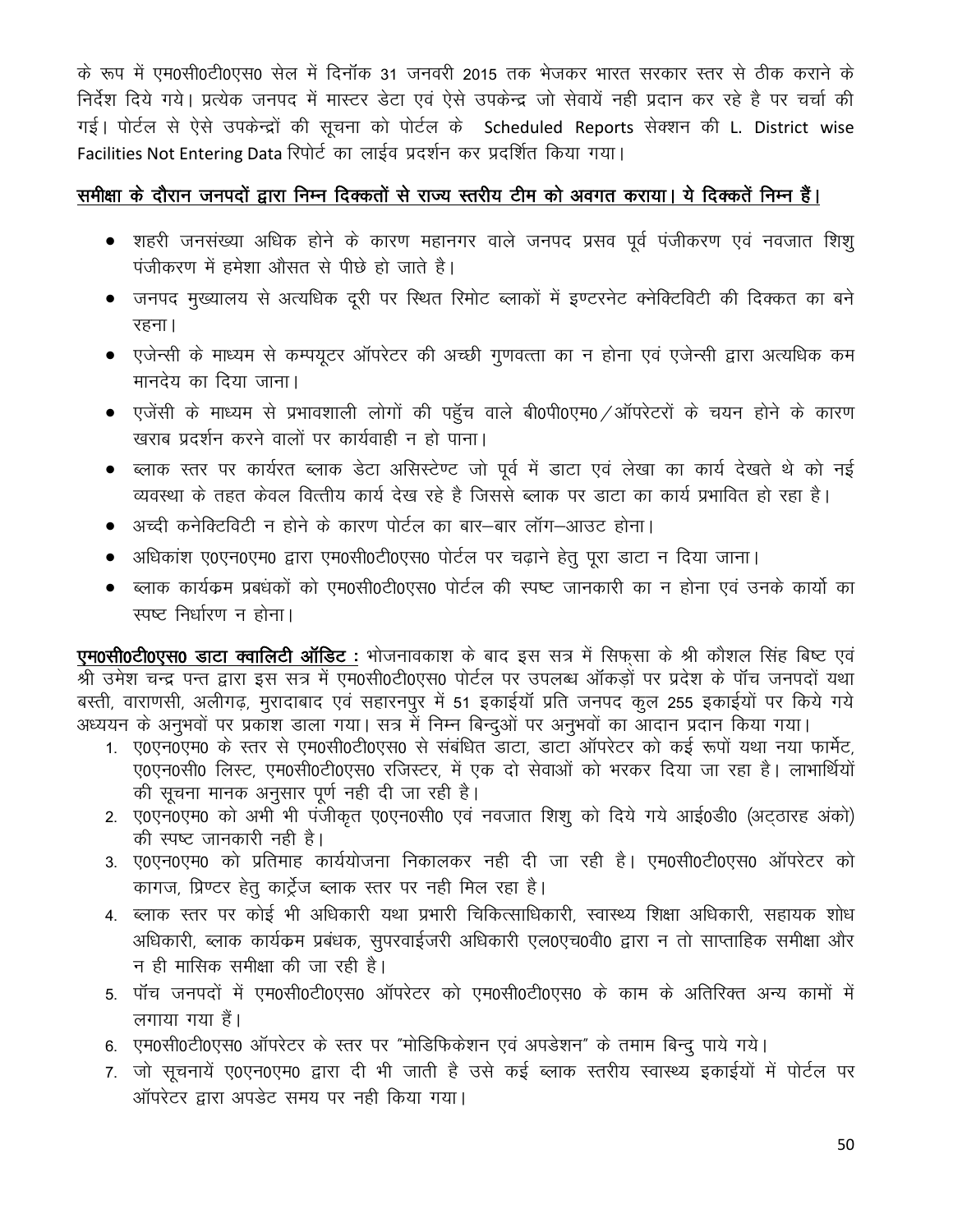- 8. ए.एन.एम के द्वारा एम.सी.टी.एस. पोर्टल के माघ्यम से जेनेरेटेड मदर एवं चाईल्ड आई0डी0 का उपयोग लाभार्थी के एम.सी.पी. कार्ड पर अंकित नही किया जा रहा है।
- 9. यदयपि अधिकांश इकाइयों में BSNL Broadband एवं Vodafne/Airtel/Idia etc based Internet connection उपलब्ध है, signal एवं bandwidth की समस्या अभी बनी हुई है, साथ ही विद्युत की उपलब्धता अत्यंत कम है, इन कारणों से कम्प्यूटर पर कार्य करने का समय प्रभावित होता है!
- 10. साथ ही उपयोगकर्ताओं में Internet security anti-virus एवं कम्प्यूटर हार्डवेयर के सम्बन्ध में और जानकारी की आवश्यकता महसूस की गयी ताकि उपलब्ध संसाधनों का सूचारु एवं सुरक्षित रुप से उपयोग हो सके।
- 11. रिपोट किये गए प्रारुप में कई बार रिक्त स्थान पाए जाते है, यह स्थिति संदेह उत्पन्न करती है क्योकि रिक्तस्थान का अर्थ शून्य, सेवाओं की अनुपलब्धता या लागू नहीं में से कुछ भी लगाया जा सकता है।
- 12. कई बार एक ही रिपोर्ट एक से अधिक रुपों या माध्यमों में प्रदान की जाती है जैसे फोटोकॉपी, पेपर या फिर फोन के द्वारा। इससे डाटा की विश्वसनीयता तो प्रभावित होती है साथ ही भविष्य में मिलान करने हेतु कोई उपयुक्त आधार भी नहीं मिल पाता।
- 13. हालॉकि ए.एन.एम सेवा प्रदाता है, किये गए कार्य को उपयुक्त स्थान पर लिखने / नोट करने में उसको अभी भी कुछ अनिश्चितता बनी रहती है, अतः उनके द्वारा दी गयी सूचना का अवलोकन एवं प्रत्येक पेज पर ए.एन.एम. एवं ए.आर.ओ द्वारा हस्ताक्षर करने की आवश्यकता है।
- 14. ब्लाक इकाई पर एम.सी.टी.एस पर कार्य करने यथा डाटा एंट्री, रिपोर्ट, कार्ययोजना इत्यादि की जानकारी एवं जिम्मेदारी BPM एवं BAM को भी साझा करने की आवश्यकता है।

# प्रशिक्षण में एम0सी0टी0एस0 पोर्टल पर रिपोर्ट निकालने का ऑनलाईन अभ्यास कराया गया।

समीक्षा के उपरान्त समस्त प्रतिभागियो को सायं 4.15 बजे से ऑनलाइन अभ्यास हेतु कम्प्यूटर-लैब में ले गये जहाँ प्रत्येक प्रतिभागी को एम.सी.टी.एस. पोर्टल की लाईव रिपोर्टस को निकालने का अवसर प्रदान किया गया। प्रशिक्षक द्वारा स्टेप बाई स्टेप एल0सी0डी0 प्रोजक्टर द्वारा ऑनलाइन पोर्टल को खोलने के बारे में अभ्यास कराया गया। पोर्टल पर निम्न रिपोर्टस को निकालने का अभ्यास प्रतिभागियों द्वारा किया गया।

| Login to MCTS Portal Reporting section http://nrhm-mcts.nic.in                                   |                          |                                                                                                                          |  |  |
|--------------------------------------------------------------------------------------------------|--------------------------|--------------------------------------------------------------------------------------------------------------------------|--|--|
| Report<br><b>Section</b>                                                                         |                          | <b>Report Location on MCTS Portal.</b>                                                                                   |  |  |
| Month wise registration                                                                          | <b>Scheduled Reports</b> | R. District-wise Month-wise Data Entry                                                                                   |  |  |
| <b>Dashboard</b><br>Of Mother & Child and<br>Service Graph of both<br>(It gives complete status) | <b>Dashboard</b>         | D. Mother Factsheet, I.Child Factsheet, B. Mother Service<br><b>Detail</b>                                               |  |  |
|                                                                                                  | <b>Scheduled Reports</b> | <b>H. State and District Dashboard</b><br>(D. Mother Factsheet & E. Child Factsheet)                                     |  |  |
| <b>Due Services Count</b>                                                                        | <b>Scheduled Reports</b> | T. Facility Wise Workplan and Service Given<br>Note: For Mother, & Children < 1 yr & Children > 1 yr                     |  |  |
| <b>High Risk, Complication &amp;</b>                                                             | <b>Scheduled Reports</b> | S. Facility wise Mother & Child Count                                                                                    |  |  |
| Low weight count,<br><b>High Risk Mother (Detail) and</b>                                        | <b>Reports</b>           | P. Facility wise Tracking of High Risk Pregnant Women                                                                    |  |  |
| Low Weight Children(Detail)                                                                      | <b>Reports</b>           | R. Facility wise Tracking of Low Weight Children                                                                         |  |  |
| <b>Not Reporting Facilities</b>                                                                  | <b>Scheduled Reports</b> | L. District wise facilities Not Entering Data<br>Note: This report can also use for master data mapping up<br>to village |  |  |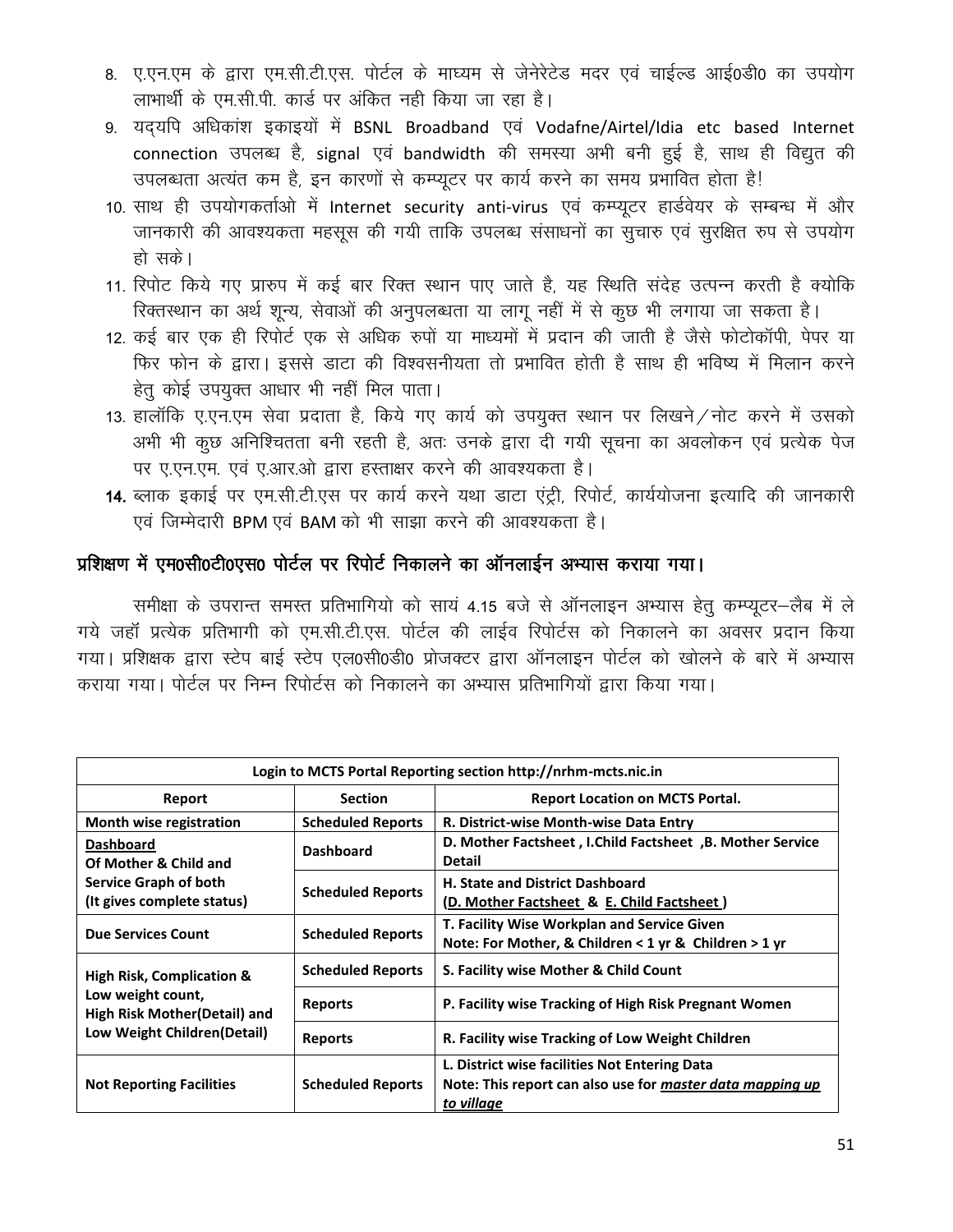| <b>Not Reporting</b>                         | <b>Reports</b>           | U. Facility wise Not Reporting with In-charge Detail            |
|----------------------------------------------|--------------------------|-----------------------------------------------------------------|
| <b>Blocks performance</b><br>In Last 30 days | <b>Scheduled Reports</b> | J. District wise Daily Data Entry/Cast-wise Count               |
| <b>USSD Status</b>                           | <b>USSD</b>              | G. District Wise USSD Status & D. State wise USSD<br>Registered |
| <b>State Wise Performance</b>                | <b>Scheduled Reports</b> | A. State wise Mother & Child Count                              |
| <b>Workplan (Due List)</b>                   | Workplan                 | H. Facility wise Work Plan (Note: For Mother and For Child)     |

प्रत्येक प्रतिभागी को एम0सी0टी0एस0 से संबंधित प्रस्तुतिकरण हार्डकॉपी में डैशबोर्ड एवं साफुट कॉपी में संबंधित प्रतिभागियों के जनपदों के ऑकडे सी0डी0 में दिये गये। मण्डलीय शोध अधिकारी, मण्डलीय परियोजना प्रबंधक एवं मण्डलीय लेखा प्रबंधकों को पूरे मण्डल से संबंधित डैशबोर्ड जनपदवार एवं सी0डी0 प्रदान की गई।

## टेक्निकल सपोर्ट यूनिट उत्तर प्रदेश के द्वारा एच.एम.आई.एस. की गुणवत्ता में सुधारात्मक कार्य के लिए निम्नानूसार विषयों पर सत्र लिया गया।

- 1. सूक्षेमा एच.एम.आई.एस. एनालिसिस सॉफ्टवेयर : टी.एस.यू. टीम द्वारा प्रजेंटेशन के माध्यम से सूक्षेमा सॉफ्टवेयर के प्रयोग के बारे में विस्तार से बताया गया। टी.एस.यू. टीम द्वारा सॉफ्टवेयर एवं उसकी समस्त सहायक फाइल तथा प्रजेंटेशन भी प्रतिभागियों को शेयर किया गया।
- 2. HMIS डाटा वेलिडेशन टूल : एच.एम.आई.एस. डाटा की गुणवत्ता के लिए डाटा को फैसिलिटीवार मासिक आधार पर validate किया जाना आवश्यक है, जिसके लिए भारत सरकार द्वारा निर्धारित वेलिडेशन रूल एवं अन्य रूल जिनको नियमित आधार पर चेक किया जाना आवश्यक है एवं टी.एस.यू. टीम ने इनको केटेगरी वाइज लिस्ट किया है एवं इनके परीक्षण के लिए टूल भी तैयार किया है। उक्त वेलिडेशन रूल एवं टूल पर समस्त प्रतिभागियों को टी.एस.यू. टीम द्वारा प्रजेंटेशन के माध्यम से प्रदर्शित किया गया तथा प्रतिभागियों द्वारा उठाये गये कई प्रश्नों का प्रत्युत्तर दिया गया। टी.एस.यू. टीम द्वारा वेलिडेशन टूल एवं उसकी समस्त सहायक फाइल तथा प्रजेंटेशन भी प्रतिभागियों को शेयर किया गया।
- 3. सत्र के दौरान प्रत्येक प्रतिभागी को प्रतिदिन निम्न बिन्दुओं पर स्वयं समीक्षा करने के लिए प्रेरित किया  $\overline{q}$ 
	- 1. ब्लाकवार गर्भवती माता एवं बच्चों को पंजीकरण की स्थिति।
	- 2. जनपद की प्रत्येक ब्लाक इकाई पर गर्भवती माताओं एवं बच्चों के पंजीकरण की फीडिंग की स्थिति।
	- 3. एम0सी0टी0एस0 रजिस्टर के प्रत्येक बिन्द पर डाटा फीडिंग की स्थिति।
	- 4. प्रत्येक माह इकाईवार वर्कप्लान को निकालने एवं वर्कप्लान अनुसार कार्य की प्रगति की स्थिति पर समीक्षा ।